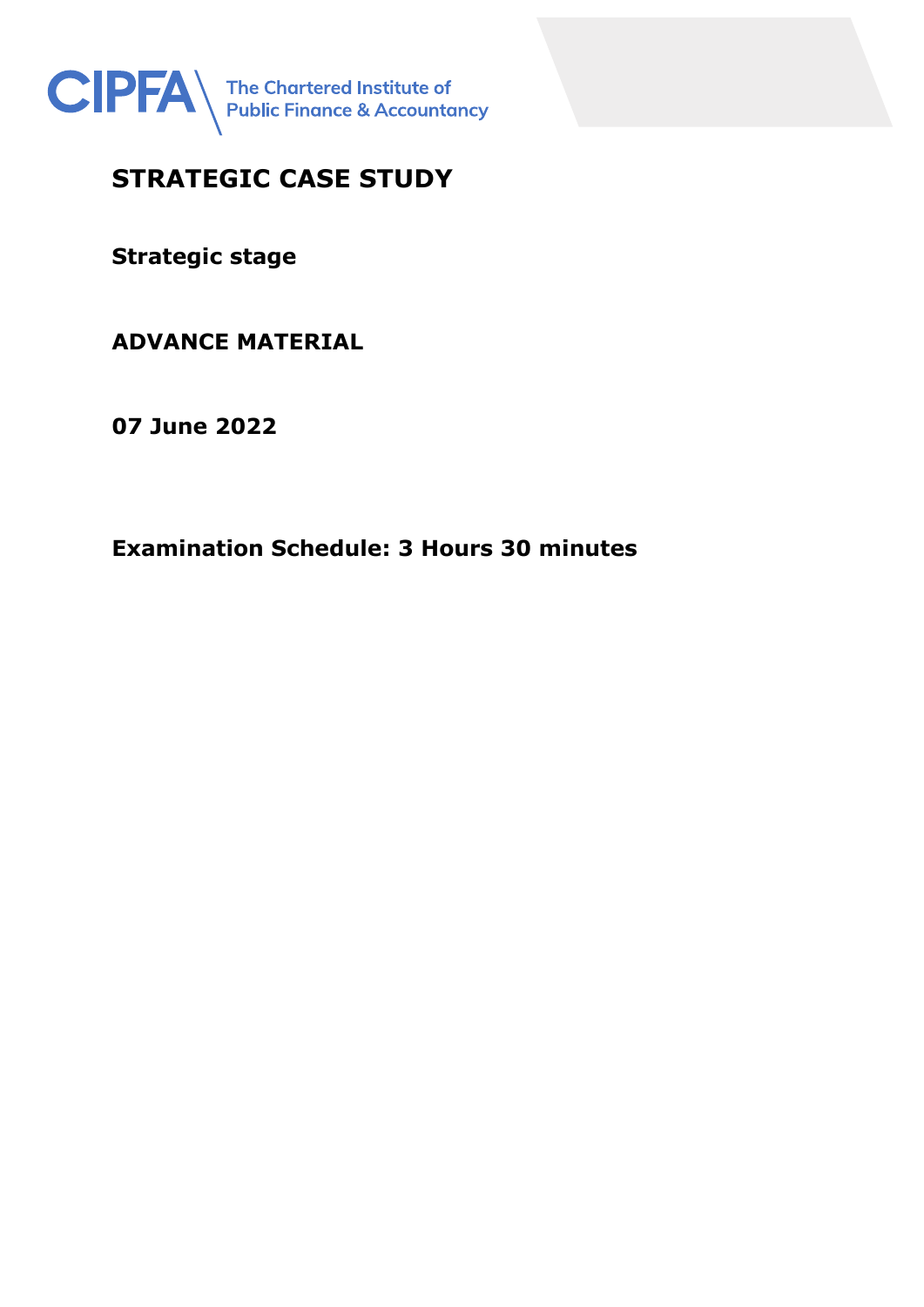## **Country of Rothland**

Rothland is a wealthy, developed country ranked highly in the global index for per capita income, economic freedoms, education, civil liberties and quality of life. It is dominated by the service industry, which employs over two thirds of the country's working population. The drive to digital has accelerated in Rothland over the past few years and a significant proportion of business activity is now conducted online – a trend which is expected to continue.

Rothland has a federal government structure. The national government is responsible for areas such as foreign affairs, police, defence, the national transport infrastructure and telecommunications. The 43 regional government authorities have independent responsibility for matters such as education, healthcare, environmental services, energy production and local tourism. In addition, to grants from national government, regional government authorities raise funds from a mix of taxes on local sales and property values, and charges for certain services such as car parking.

The currency in Rothland is the Rothland pound  $(E)$ . There has been little price inflation in Rothland over the past few years, and interest rates are currently at an all-time low. However, some economists are forecasting increases in both inflation and interest rates in the near future, primarily as a result of the global Covid-19 pandemic, which has had an adverse impact on economic activity and has led to large debt-financed increases in public expenditure in Rothland over the past two years.

## **Museums and Galleries in Rothland**

Rothland is internationally renowned for its arts and cultural heritage. It has a wide range of museums and galleries located across the country, which attract millions of visitors every year, both from within Rothland and abroad. Estimates from late 2019, before the onset of the Covid-19 pandemic from March 2020, suggested that 9% of Rothland's annual Gross Domestic Product was directly generated by tourism (before taking account of the indirect impact on the downward supply chain), with at least 30% of tourists visiting at least one museum or gallery during their visit.

# **The Rothland Arts Commission**

The Rothland national government primarily supports the sector via the Rothland Arts Commission (RAC) – a non-departmental public body within the Department for Arts, Culture and Sport (DACS). The RAC's remit is threefold:

- to promote the creative arts culture in Rothland,
- to distribute grant funding, and
- to work with cultural organisations, regional government authorities and independent arts providers to increase access to arts and culture for all.

The RAC's stated mission is '*to increase the accessibility of art for all the people of Rothland, working to ensure that everyone, no matter who they are or where they live, can enjoy, engage with, and be energised by all that art has to offer*'.

The RAC receives 80% of its funding directly from the DACS in the form of grant-in-aid, with the other 20% mandated as a transfer from the income raised by the popular Rothland National Lottery. The RAC distributes grants for one of three specific reasons, as follows:

• Capital grants: for new buildings, public art and the renovation of existing buildings. (Public art is art that is within the public realm, usually commissioned for the site in which it is situated. It includes statues, monuments, sculptures, graffiti art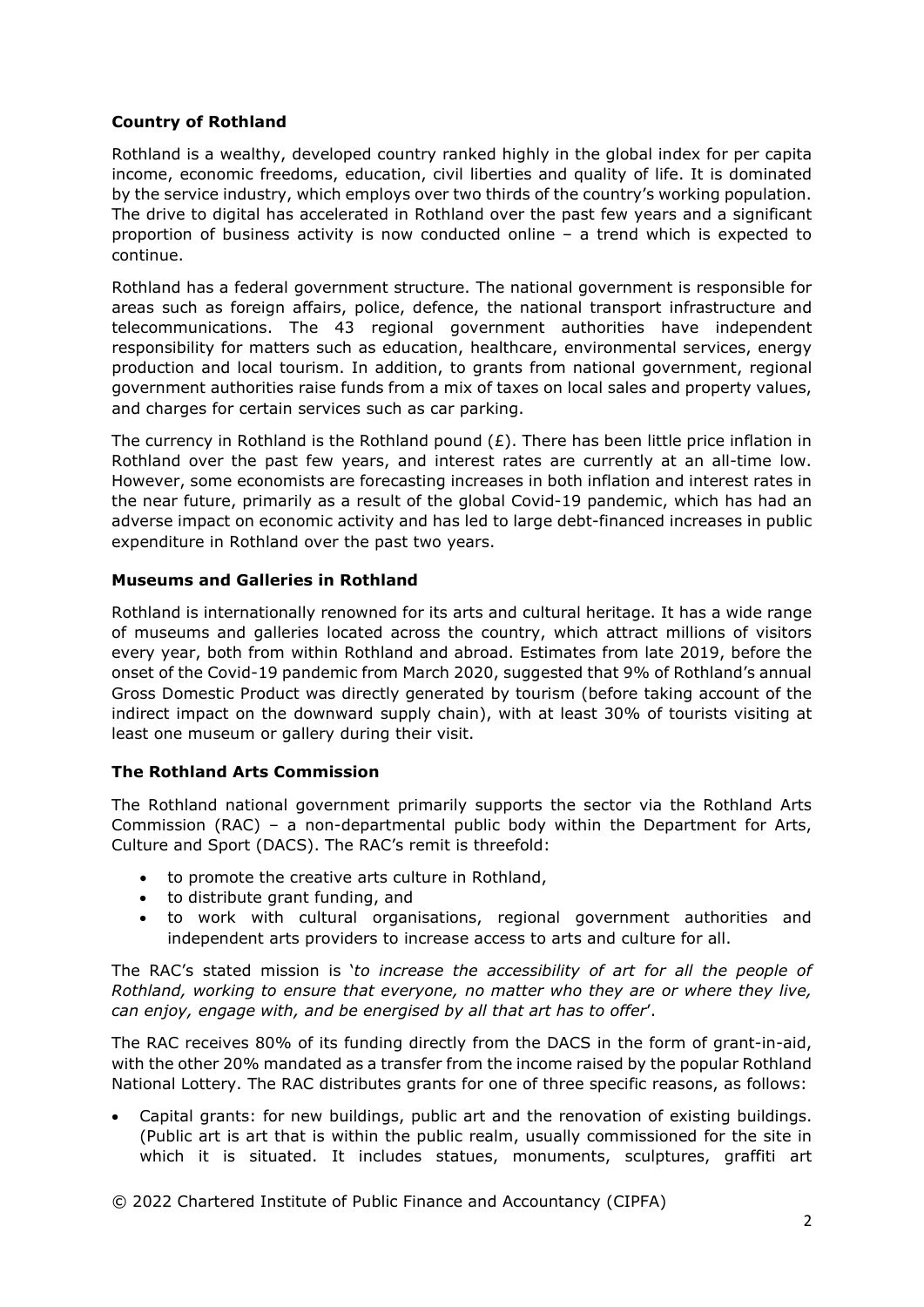installations, and transitory performances – such as dance, poetry readings and theatre).

- Project grants: (which can vary from £1 000 to £1 000 000) fund projects which 'engage the people of Rothland with creativity and culture'. Projects are wide ranging, from taking art on tour and running arts festivals around the country, to art-related research and investing in digital developments.
- Support grants: specifically designated funding for organisations in crisis; for example, to provide emergency funding during the Covid-19 pandemic or to help institutions 'recover and improve' after damage from major events such as fire, flooding etc.

Decisions on awarding grants are made by the RAC Funding Council. It has eight members, including two practising artists and a well-known arts journalist who writes for a national newspaper. It is rare for capital grants to cover the full cost of the planned expenditure although digital developments are usually looked upon favourably by council members. Grants are typically awarded for up to 75% of the value and conditional on the remaining funds already being in place.

#### **Digital development**

The adoption of digital technologies by the arts and culture sector has been slower than it has been by most other industries in Rothland, and planned digital projects in the arts and culture sector were further delayed by the pandemic. However, the RAC is committed to supporting arts institutions to improve their digital engagement and has therefore set up the Digital Development Web (DDW) which provides free information, practical support and advice. The stated aim of the DDW is to help the sector 'harness the power of digital to find new ways to connect with audiences, enhance business models and generate new income streams'. Excerpts from the DDW bulletin – *The Power of Digital* – can be found in Appendix A.

#### **Etra Art Gallery**

Etra Art Gallery (EAG) was established in 1908 by the Etra family, wealthy industrialists with an interest in collecting art. It is a registered charity and is exempt from taxation on its charitable income.

Although it is smaller than the Rothland National Gallery (RNG), EAG has an international reputation and a highly regarded permanent art collection. Initially based on a single site, EAG expanded in the 1980s after receiving a major bequest from a private donor which provided significant additional funding. EAG now consists of three galleries located across Rothland: the original main gallery in the capital city Utte; Etra Enne in Rothland's second city Enne, a popular tourist destination 250 kilometres to the north of Utte; and, Etra Spar in the seaside town of Spar, 300 kilometres to the south west of Utte.

EAG's mission is '*to celebrate and share the art of the past and the present day, encouraging artistic engagement and creativity, and ensuring access for all, both today and in the future*'.

#### Governance

EAG is run by a Chief Executive Officer (CEO), currently Juliste Bajek, whose power is delegated by a Board of Trustees. The CEO leads an Executive Board made up of the Chief Finance Officer (CFO), Ara Kundnani, the Chief Operating Officer (COO), Dene Menakem, and five further executive directors responsible for each of the three galleries, for Collection Care, and for Learning and Research respectively. The Board of Trustees works with the Executive Board to determine policy and set strategic direction for the EAG and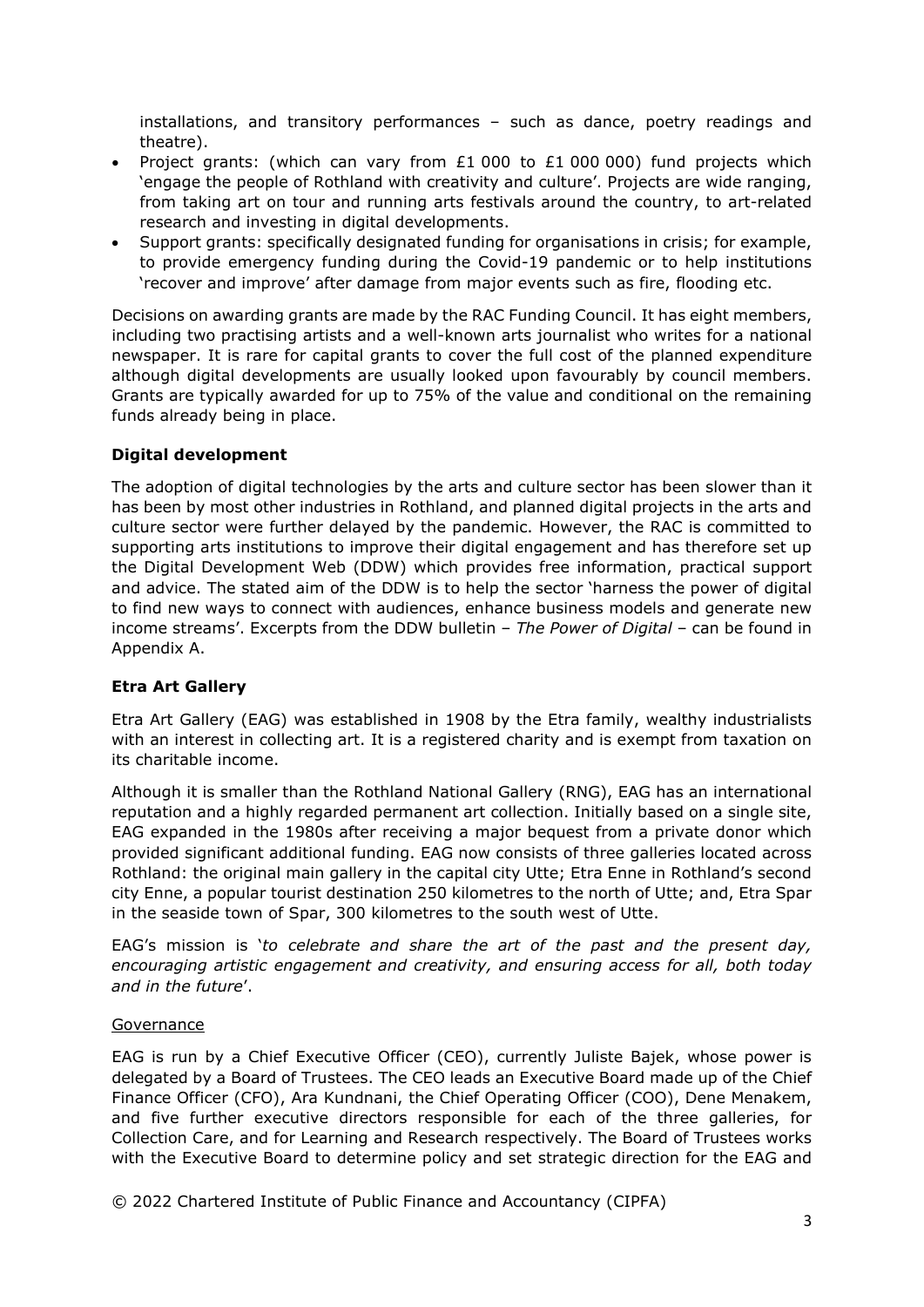is made up of a mix of art specialists and business experts including a member of the RNG's Board of Trustees; correspondingly, another EAG's trustee sits on the RNG's Board of Trustees.

In addition, EAG's commercial activities are delivered by an independent but wholly owned for-profit subsidiary, Etra Merchants, which is run by its Managing Director, Sam Becker, who reports directly to EAG's Board of Trustees.

Over the past few years, the EAG has struggled to find its way. Despite an enviable permanent art collection, it has begun to get a reputation for uninspiring exhibitions and in common with much of the sector, it has made little use of the opportunities offered by digital technologies.

The current CEO of EAG, Juliste Bajek, previously worked in the sports sector, and has only recently taken over the role. Juliste believes that one of the main challenges facing EAG is the embedded culture of risk aversion and that to embrace new opportunities and bring EAG firmly up to date it will require a bolder approach, in which change is seen as positive and new ideas are welcomed. Juliste argued, when interviewing with the Trustees, that, in part, the existing culture at EAG was the result of the academic background of so many of its decision makers – as steeped in evidence-based research, she suggested that they were reluctant to take a leap of faith. Juliste's appointment was unanimously agreed by the Trustees but openly criticised by some members of the RAC, as they publicly expressed concerns about the expressed desire to rationalise and modernise the business. Juliste has also made it clear that incorporating digital into the EAG's business model will be a development priority in the near future.

#### Funding

The EAG receives funding from the following sources:

• Direct grants from DACS

The EAG receives an annual revenue grant from the DACS to support its ongoing operations.

RAC grants

Previously, RAC capital and project grants have been provided to the EAG for specific developments including a collaborative Rothland-wide art tour with international partners, work to remodel the main Etra building to improve access and a special exhibition to tie in with Enne's appointment as City of Culture in 2014. Shortly before the pandemic, after months of lobbying of the EAG Board of Trustees by the Managing Director of Etra Merchants, the Trustees secured from the RAC a grant of £100 000 to start work on upgrading EAG's website. However, the project, which was still in the detailed planning stages when the pandemic hit, was temporarily postponed and has not yet been resurrected.

• Commercial activities

Etra Merchants was set up to maximise profits and extend the Etra brand to support the gallery. Its after-tax profits are gifted to EAG under Rothland's corporate giving scheme, in which income tax is deemed to have been paid by Etra Merchants and can therefore be reclaimed by the EAG from the Rothland government's Revenue Service. The commercial activities include: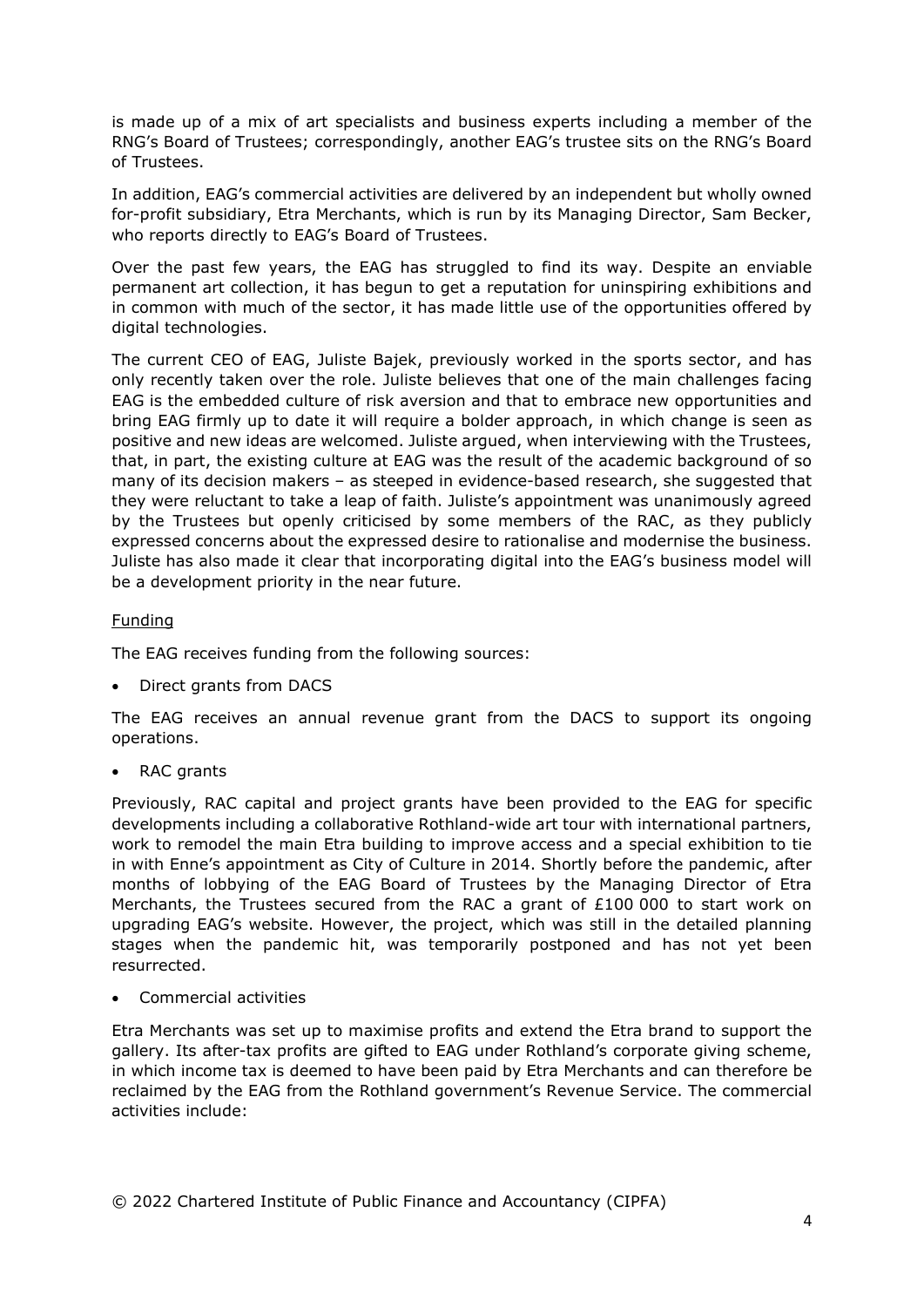- $\circ$  Corporate and individual membership schemes. In return for a membership fee, members are entitled to a range of benefits including discounts on admission to exhibitions, and for online and purchases during physical visits to an EAG site, and access to member's rooms in all three Etra galleries. Memberships are the largest source of income after RAC grants.
- $\circ$  On-site income earned from non-art related activities such as sales of merchandise in the gift shops, through which gallery visitors have to pass when exiting the gallery, and food and drink sales in the on-site restaurants and cafés. The income is collected locally by the individual galleries and transferred electronically to Etra Merchants on a weekly basis.
- o Sales made through the online shop on the EAG website.
- $\circ$  The premises at each of the three galleries are offered for hire for films, conferences, weddings and other events. Bookings are made directly with Etra Merchants who make all the arrangements and liaise with the customers. Galleries can see the bookings made for their premises in the EAG electronic calendar.

Over the past five years, EAG has been increasingly dependent on Etra Merchants for its financial survival. However, Sam Becker, the Managing Director of Etra Merchants, believes that there is a silo mentality in place at EAG which needs to be addressed, complaining that Etra Merchants is often seen as the trivial business end of a higher artistic calling. Sam is convinced that in practice most visitors to the EAG website come to buy products and only later find their way to the membership pages, but has found it hard to persuade others at EAG who instead see the website as 'the door to the world of art'.

• Admission charges

Entry to EAG's galleries to view the permanent collection is priced deliberately low, with some groups such as over 65s, students and the unemployed given free admission. Higher charges are made for admission to temporary exhibitions, with discounts available for those qualifying for free admission to view the permanent collection. Entry prices are set by individual galleries, but the policy on who is entitled to free admission, and the discounts they will be given on exhibition prices, is set by the EAG Board of Trustees.

• Donations and bequests

This category of income comprises the following:

- $\circ$  Income arising from donations of cash or art works from individual or corporate donors, and through legacies left to the EAG in individual wills. Many such bequests come with strict conditions over how they can be used or where gifted art must be displayed.
- o Cash donations on entry donation boxes are sited at all entry points to the galleries, and this income is kept by the relevant gallery.
- Sponsorship

Many large companies sponsor specific artworks, exhibitions and projects. Some sponsors are closely associated with a particular gallery, while others are aligned with the wider EAG brand. The funds provided by sponsors are, in effect, conditional gifts as the sponsor typically requires that their brand is displayed prominently on all related advertising. In practice, major sponsors have considerable influence over EAG's business decisions relating to work they have sponsored.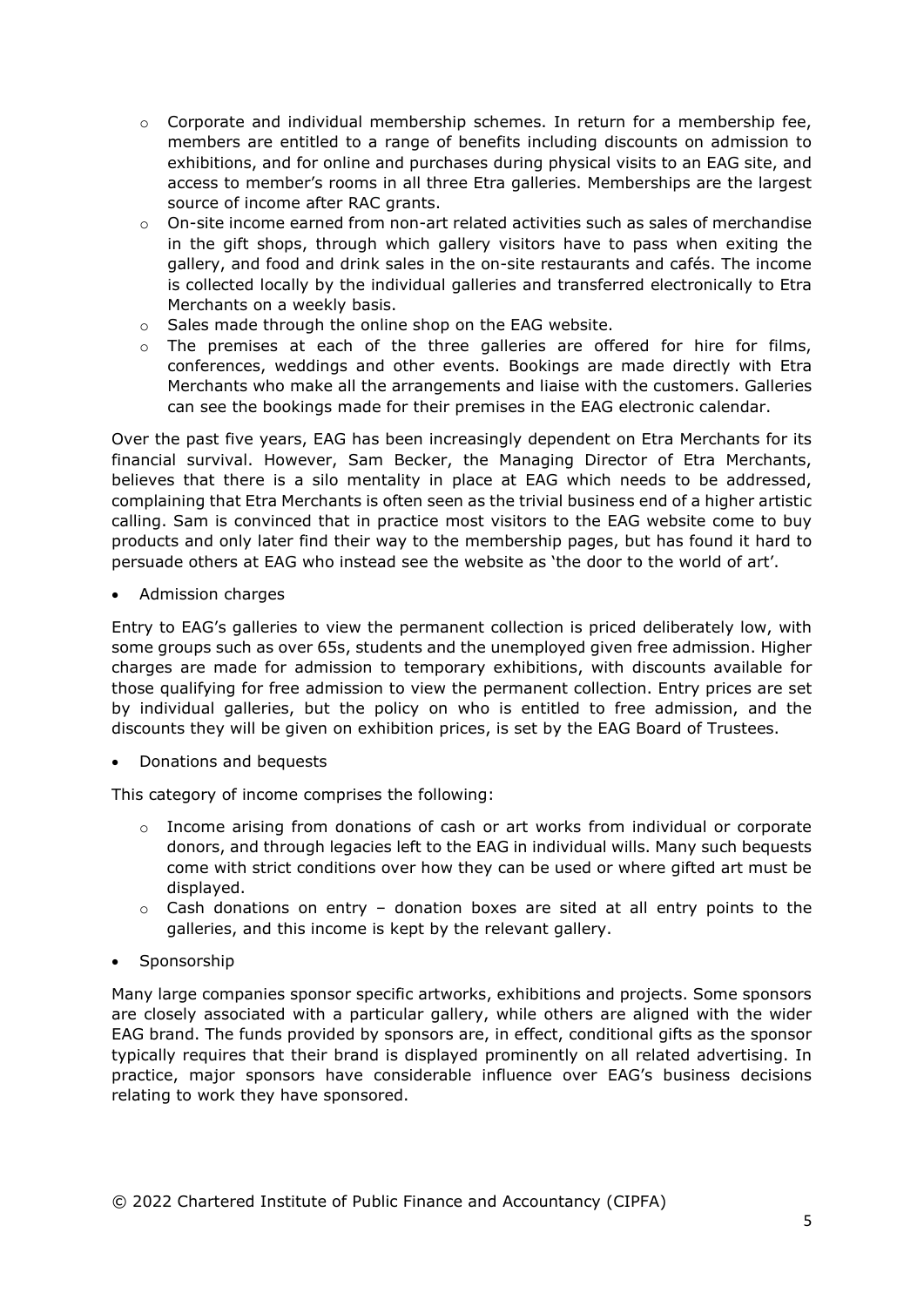#### Covid-19 pandemic

EAG's commercial income was badly affected by the lockdown instigated by the Rothland government at the start of the Covid-19 pandemic. The fall in visitor numbers, when combined with the high level of fixed costs in EAG's cost structure, had a significant impact on its overall profitability.

In addition to the loss of in-gallery spending, a high volume of memberships were not renewed, the buildings could not be hired out, and without the usual footfall through the galleries to generate interest, online purchases also fell. The RAC did provide a support grant to assist the EAG survive the closure, but EAG's reserves are now severely depleted and management is now focused on improving short-term cash flows.

In the past financial year (to 31 March 2022), there has been a gradual removal of restrictions implemented during the pandemic and visitor numbers are gradually rising. However, some continued restrictions on international travel, and the EAG-wide policy of limiting the number of people in each room to provide some social distancing, means that visitor numbers have not yet returned to pre-pandemic levels.

#### Business model

EAG has a traditional business model in which works of art held in its permanent collection are displayed in its galleries for viewing by on-site visitors. In addition, each of its galleries holds temporary exhibitions focused on particular artists or themes, which consist of EAG's own works plus works on loans from other institutions and private individuals. Only 15% of the works owned by EAG can be displayed in its galleries at any one time (which is a higher proportion than many other galleries across the world – rates of 2 and 3% are not uncommon). Some of EAG's works are, at any one time, on loan to other galleries, or on tour, but the majority pieces not on display are held securely in storage units.

• On-site visitors

The demographic make-up of EAG's on-site visitors is not officially recorded. However, at a recent meeting of management heads, Jackie Birkin, Head of Audiences, made the following statement:

"With every passing year, the market for art fractures further; from street art exhibitions on sidewalks, to curated exhibitions online, today's art consumer is spoiled for choice. However, we are delighted to note that, whilst we do not officially record the demographic of our visitors, staff have reported a noticeable increase in the number of younger visitors across all our sites in the past year, which bodes well for the future. Furthermore, a significant proportion of our guests have always come from other countries, as evidenced by the number of foreign language leaflets given out at each of our galleries, and, although numbers fell during the pandemic, we are relieved to see signs of an upturn in foreign visitor numbers in recent months. Several visitors have also specifically commented to staff that the online exhibition we ran during the pandemic had inspired them to visit."

• Website

EAG has made limited use of digital technologies. Its website, which is slow and difficult to navigate, is primarily used to promote its exhibitions and membership schemes. Although it is also used to sell EAG merchandise, the system is old and opportunities to collect data from visitors to the site are being missed. As part of its ongoing obligations under the Rothland Data Collection and Protection Regulations, EAG does regularly review and update its data access and management policies, so it has the systems in place to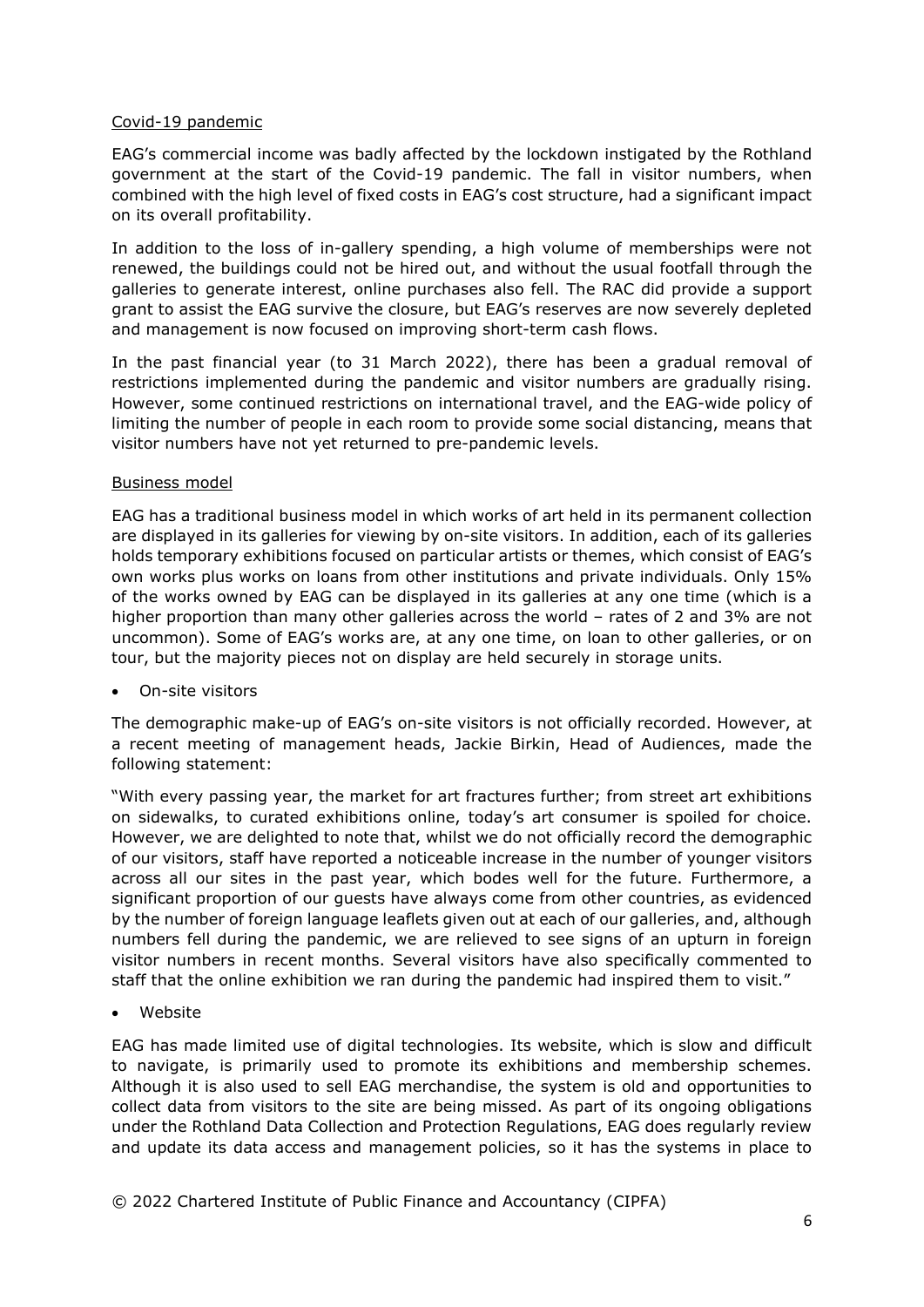cope with additional data collection if that is instigated. The Board of Trustees is keen that the project to upgrade the website is restarted as soon as possible.

• Online exhibitions

During the pandemic EAG did begin to experiment with the possibilities offered by digital, and provided an online narrated tour of an exhibition, which, before the pandemic, had been planned to be shown in Etra's main gallery. This online tour could be accessed for a small fee. It was a major challenge to develop and produce the online tour because although many of the EAG staff are highly skilled professional researchers and curators with years of expertise in their area, few of them had worked directly with the public. Most such staff operate behind the scenes, with the in-gallery face-to-face guided tours and workshops being run by trained volunteers.

The online exhibition offered during the pandemic, 'Light and Power', was advertised by email to EAG's existing mailing list, and on the EAG website, and was a critical and popular success, although the EAG's systems were not sophisticated enough to capture and analyse data on the size, location or demographic of the audience reached. Most of the internal costs involved in producing the online tour were pre-existing staff costs. The only significant external cost was the payment to We.B.Art, a digital company that helped to put the tour together and hosted it on its own website via a link on EAG's website.

Lin Allen, EAG's Head of Development, commented in the last quarterly report to the Board that "Whilst we were delighted with the success of our pilot online exhibition which led to some highly positive reports in the media, we are aware that some of our competitors, and in particular the RNG, have embraced digital technology with far greater enthusiasm than we have to date and we know we need to do more. We also need to make intelligent use of social media – an area in which we are currently extremely poor. With the reach of the internet, every single artwork we display is already available online and we will need to ensure that we add value and enhance the consumer experience."

#### The galleries

There are three galleries which comprise the EAG.

• Etra main gallery

The first of its galleries to be established, and the largest, Etra's main gallery in Utte is located in a building that was purpose-built to house works of art and is considered to be of great architectural merit.

• Etra Enne

Etra Enne was opened in 1989. It is located in a former warehouse in the docklands area of Enne. The conversion of the warehouse building won several design awards and Etra Enne is considered to be a 'must-see' for the typical tourist. It recently had a sell-out exhibition displaying the works of a modern artist who is highly regarded internationally.

The director in charge of the gallery, Jem Alakija, is keen to adopt a more forward-looking approach to exhibitions in future. In a recent report to the Trustees, Jem pointed out that some of the smaller galleries in Enne were curating exciting new events featuring the likes of tattoo art, graffiti art and art of the counterculture, whilst the EAG was still focusing on mainstream art, and was too unwilling to change. Jem is quoted in the report as saying: "We need to better understand the interests and passions of our potential audiences, and be ready to respond with agility and curiosity."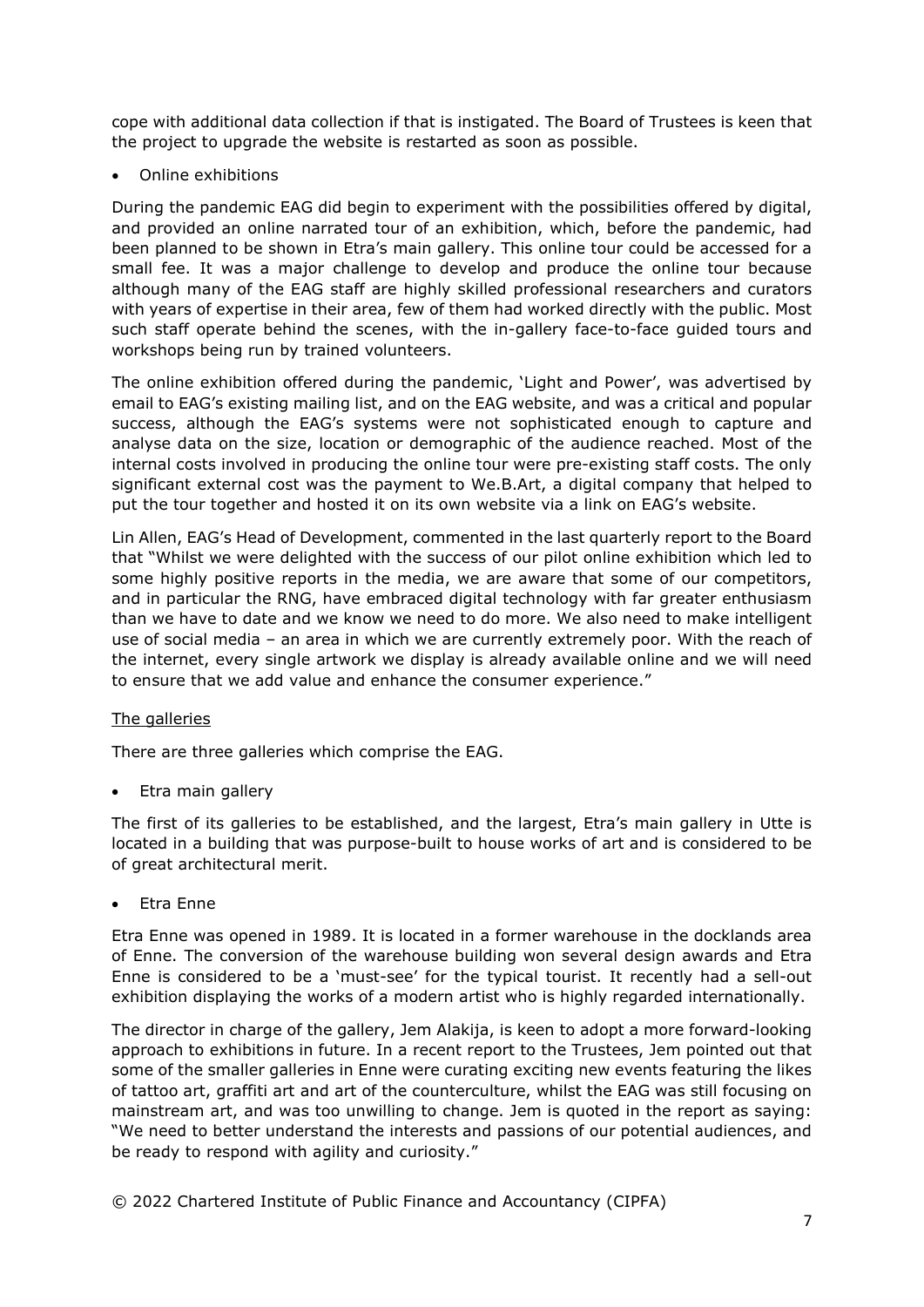Due to the lower costs in Enne when compared to Utte, Etra Enne is more profitable per square metre than the main Etra gallery, and for several years the Trustees have been considering ways to expand the Enne gallery.

The EAG recently received a bequest consisting of an exceptional private collection of wellknown art produced by highly regarded artists. A condition of the bequest is that the art is displayed at the Etra Enne gallery. The Executive Board have agreed with the Trustees that this presents the opportunity for expansion that they had been looking for and they now hope to build a new wing on land adjacent to the current gallery. The architect that designed the original structure has been consulted and has intimated that they would be willing to work on the extension which it is anticipated would take two years to construct.

• Etra Spar

Etra Spar was established in 1983 and has a large collection of indoor and outdoor sculptures as well as traditional paintings. It is located in the popular large seaside town of Spar, which has attracted artists for hundreds of years, owing to the quality of the light in the area. Its current director is Charlie Thomason who has been in the role for the past 15 years.

Spar is located in the Kandin region of Rothland. The region has a high level of unemployment and is heavily reliant on tourism for those jobs that do exist. Kandin Regional Council (KRC) has therefore worked hard over the years to build the tourist economy including the Spar brand, and is now redoubling its efforts to help the tourist industry recover from the impact of the pandemic. During the pandemic, the fall in visitor numbers to the town severely damaged its economy, causing shops and businesses to close, and levels of unemployment and homelessness, already above the national average, have increased further. Despite this, property prices in Spar are high. Land is restricted by the fact that the town is located on a peninsula, and land within the town itself commands a significant premium. Building developments are further hindered by KRC's strict planning restrictions. However, recently, pressure from the Rothland national government to increase local housing stock, combined with the rise in homelessness, has led the council to look more favourably on projects which would increase the level of affordable housing in the area.

The Etra Spar gallery building was originally a power plant located in Spar town centre. A capital grant provided by the RAC financed a significant part of the cost of the conversion of the building. The site is large, but the building has an inefficient layout, is expensive to heat and run, and it is in desperate need of refurbishment. However, attempts to modernise the building have run up against KRC's planning laws, and, after nearly 40 years without substantial investment, parts of the building are in danger of becoming unsafe. To avoid the risk of damage from damp or dust, a large part of the gallery's permanent collection has been transferred to Utte, where it is being stored in atmospherically controlled units.

Etra Spar employs 82 people across the site. A further 20 people working in the on-site café and gift shop are employed directly by Etra Merchants. The café is situated at the entrance to the gallery and has been championed since it opened in 2012 by Sam Becker, Managing Director of Etra Merchants, who grew up in Spar and has a strong affinity with the area and the gallery. It has an excellent reputation for its high-quality food. It is popular with local residents and visitors to Spar, including many with no plans to view the artworks during their visit.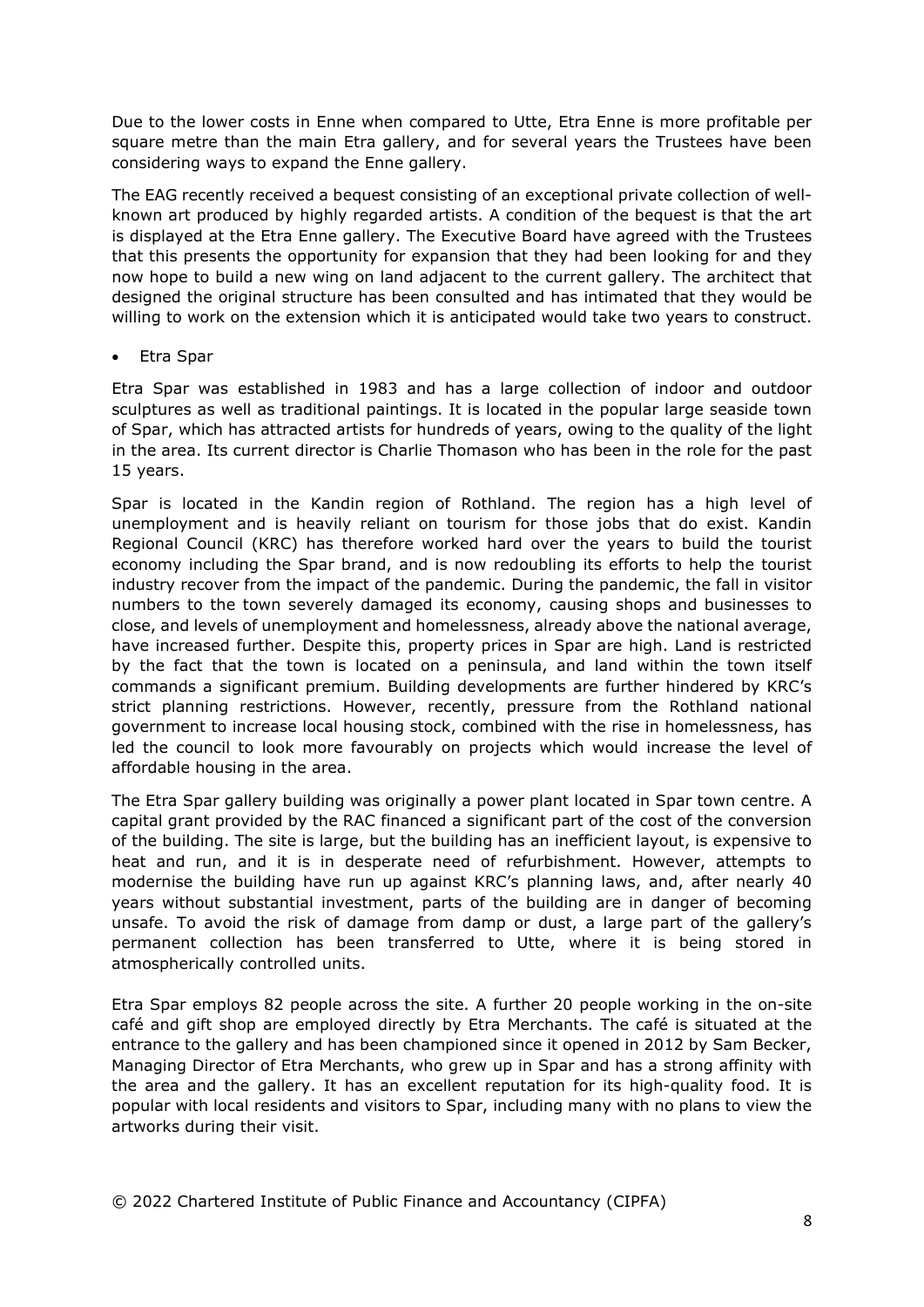One of the main sponsors of Etra Spar is the national Mojo Bank, which has its headquarters in Spar. The bank sponsors most of the exhibitions curated by Etra Spar, which has allowed it to keep all of its entry prices lower than those at the other two Etra galleries. It also reimburses the gallery for the costs of the publicity and signage for the exhibitions and in return requires that these feature the bank's logo and product advertising, which is also displayed on the back of gallery programmes and on the Etra Spar web pages within EAG's website. The bank has also been involved in sponsoring some of EAG's nationally touring exhibitions.

Etra Spar has a joint admissions arrangement with three other tourist attractions in Kandin: Umbe, a working lighthouse; Nion, a group of show caves; and, Rocco, a sculpture park, each located on the outskirts of Spar. Visitors can purchase a 'See Spar's Splendours' ticket, which offers discounted entry to each of the attractions and money off purchases made on-site (including entry to the exhibitions at Etra Spar). The gallery also has a close relationship with the education department of KRC, and in 2019 the two organisations worked together to develop the 'Art for All' campaign, which encouraged visits to the gallery from local school children and service users at multiple local charities.

However, despite the best efforts of KRC and Etra Spar's own management team, in recent years the popularity of the gallery has been waning. The rundown building and the absence of much of its permanent collection has led to accusations that it is 'tired' and 'uninspiring'. The loss of visitors during the pandemic also hit the gallery hard, and although visitor numbers are gradually increasing, the gallery director is concerned that it will struggle to cover its costs over the next few years.

#### **The candidate**

The candidate is Umi Salihu, a recently qualified accountant, who is undertaking a number of job rotations within different business areas at EAG, and who reports to Kit Branton, Finance Manager. Umi is currently working in the strategic projects team (SPT) of the finance department and for this role reports directly to Mina Ramaroson, the Senior Finance Director (Mina reports to Ara Kundnani, the CFO). The next rotation for Umi will be at Etra Merchants, working for Sam Becker.

Although business across Rothland is beginning to return to normal following the pandemic, there is still considerable uncertainty about expected future levels of economic activity over the next few years. The Executive Board at the EAG is therefore keen to develop a flexible strategy that reflects these uncertainties, and has asked the SPT to take a closer look at a range of proposals. Each proposal is to be considered independently.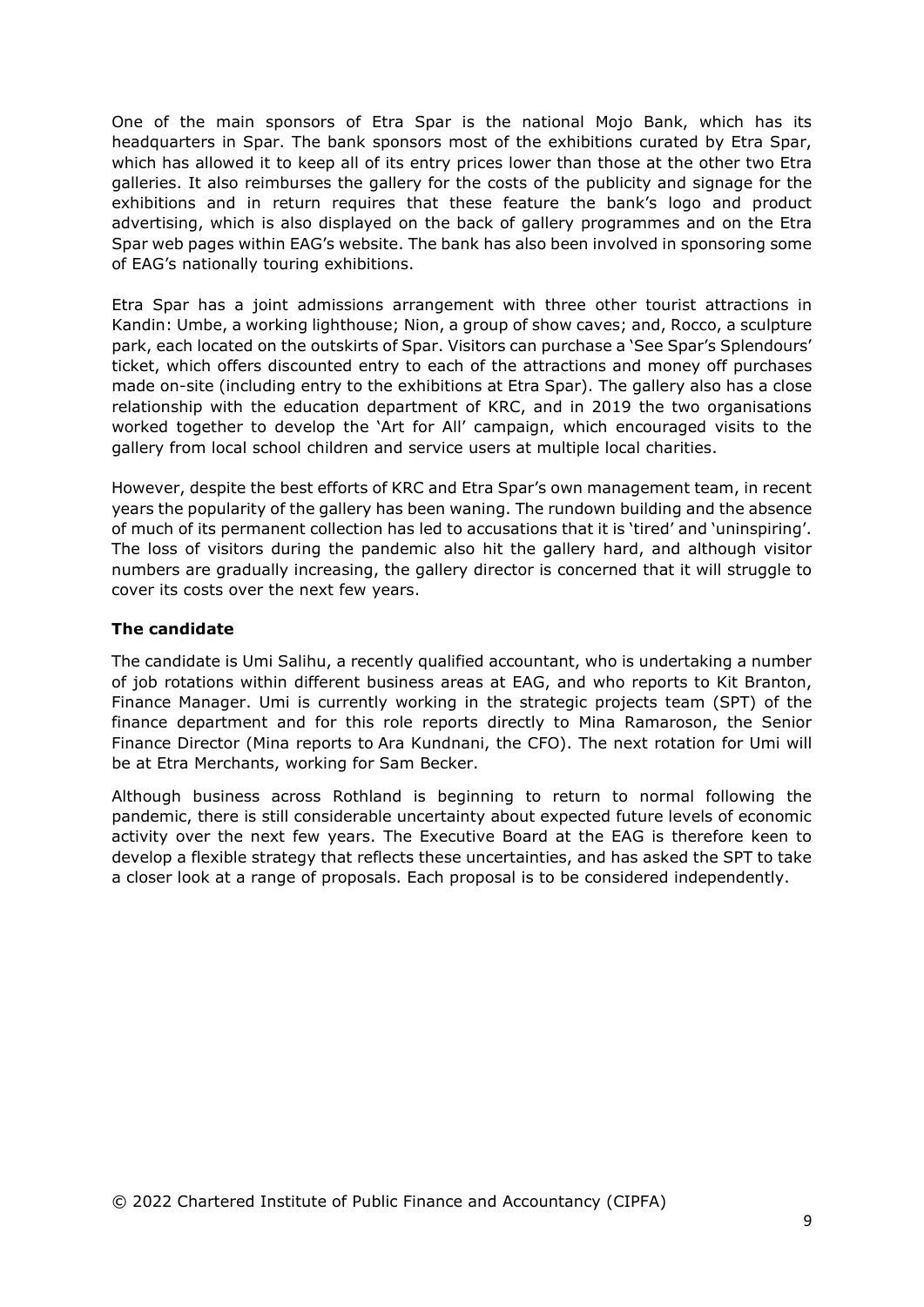# **Digital Development Web**

# **The power of digital**

Here, we summarise the ways your organisation can capitalise on the benefits of digital.

# **1. Making data work**

You can get more from your data once you start thinking of it as an asset. Data is being generated everywhere – by internet enabled devices (from smart phones to roadside cameras), on social media, by other businesses and by government organisations – and at an unprecedented rate. The phenomenon is referred to as '**big data**' because traditional systems cannot be used to store and analyse the data. However, using it effectively can transform organisational decision making.

There are four stages in your data journey:

- **Collect** or access the data
- **Analyse** it for insights
- **Use** the insights to improve your performance
- **Share** data with other like-minded businesses to support each other to reach even greater insights.

There are four ways in which you can analyse and use data to improve performance:

- **Descriptive analytics** This is used to provide you with a clear picture of what has happened in your business in the past; for example, giving a demographic breakdown of your visitors in the period, or identifying which items on your website are most clicked on when visitors browse your online shop.
- **Diagnostic analytics** This is also known as 'root cause analysis' and it uses the findings of descriptive analysis to explain why things happened, that is, it looks for likely causes. So, if your profits are down in a period, you could look at the relationship between the prices you charged and your visitor numbers, or compare the amount you spent on different types of media advertising in one month, with the profits you earned in the next month.
- **Predictive analytics** This uses past performance information (from descriptive analytics) and the associated likely causes (from diagnostic analytics) and combines them with statistical modelling to forecast what is likely to happen next. It could be used, for example, to predict your future visitor numbers based on factors such as the season, your advertising expenditure, and the prices you plan to charge.
- **Prescriptive analytics** this helps you decide what to do next and is the final stage of the analytics process. Having used the analysis of past patterns and their likely causes to predict future outcomes, it can then suggest a course of action. It could, for example, be used to suggest potential purchases to customers on your website, based on what else they have looked at, or to suggest a suitable price to charge for tickets, based on how many you have already sold.